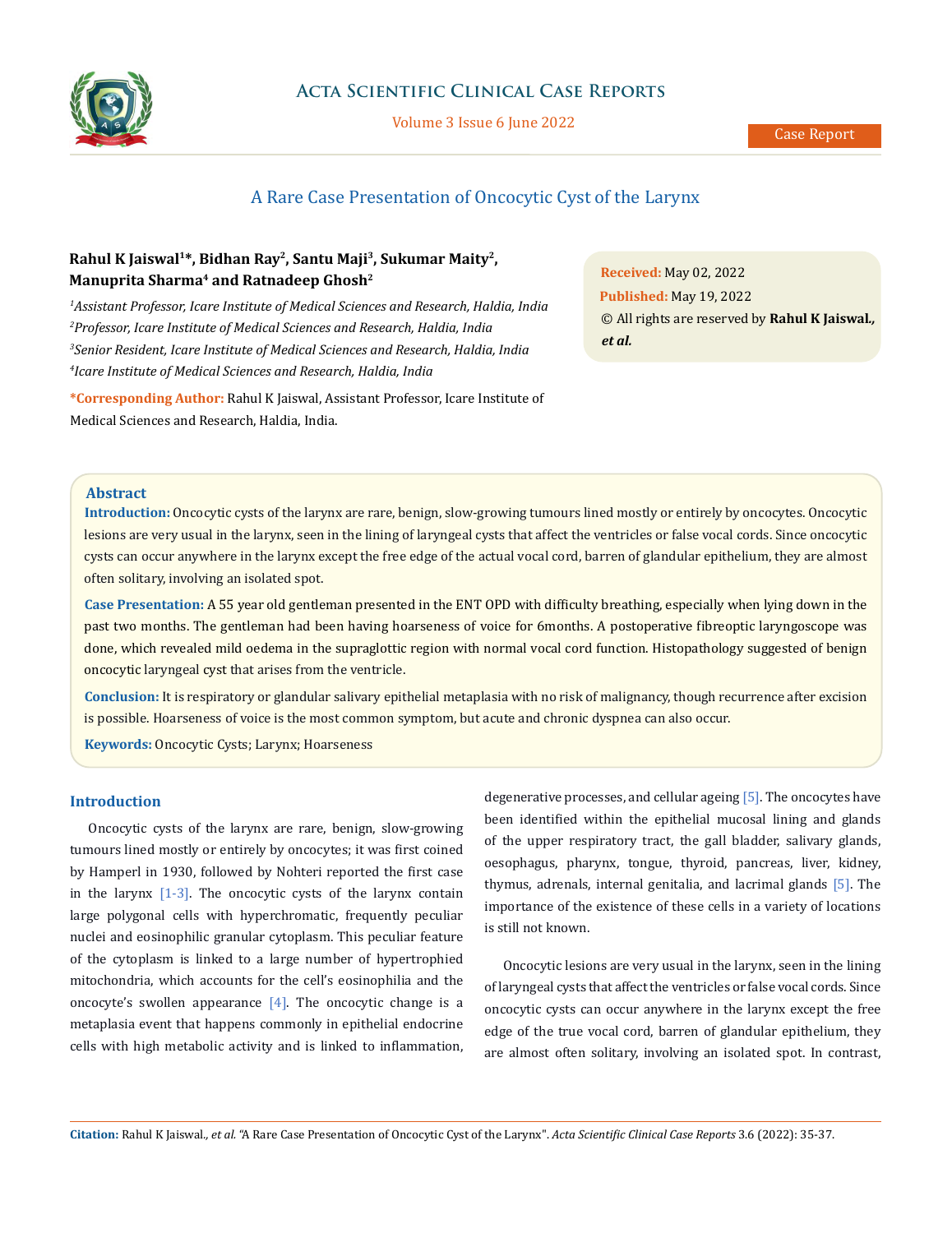diffuse involvement with many cysts is extremely rare  $[6,7]$ . These cysts are prevalent in the elderly population (70 or 80 years), and their incidence in laryngeal biopsies ranges from  $0.5$  to  $1\%$  [6,7]. The present case study discusses the rare case of 55-year-old male patient Oncocytic Cyst of Larynx.

#### **Case Presentation**

A 55-year-old male patient presented to the ENT OPD with difficulty breathing in the past two months, especially when lying down. For the past six months, the gentleman's voice had been hoarse. The acute presentations became more severe at night and in the supine position. There were no signs of dysphagia or neck swelling.

Specific ENT evaluation and general physical examination were done. A fibre-optic laryngoscopy discovered a smooth bulge in the supraglottic region encompassing the right aryepiglottic fold and ventricle. Both voice cords were functional and mobile. A welldefined heterogeneous solid-cystic mass (25 X 24 mm) at the right paraglottic region compressing the supraglottis's neighbouring section was found on contrast-enhanced computed tomography (CECT) (Figure 1). There was no erosion or invasion of the thyroid cartilage, hyoid bone, or carotid artery. There was no evidence of cervical lymphadenopathy.



**Figure 1: a)** Lyrangeoscopic presentation and b) Pre-operative CT scan showing a supraglottic mass to the surrounding soft tissue.

After tracheostomy, intubation anaesthesia was performed. The Laryngofissure technique was used to remove the supraglottic mass and monofilament nonabsorbable suture was used to repair the larynx. After surgery, the patient was extubated, and feeding was continued through Ryle's tube until the fifth postoperative day. The patient was successfully decannulated on the tenth

postoperative day after receiving proper tracheostomy care. A postoperative fiberoptic laryngoscope indicated minor oedema in the supraglottic region with normal vocal cord function following surgery.



**Figure 2:** Direct laryngoscopic view of the cyst during surgery.

On histological examination**,** squamous mucosa with seromucous glands containing an oncocytic cyst- specimen showed a benign oncocytic cyst was found (Figure 3).



**Figure 3:** Microscopic picture of oncocytic lesion of the larynx

#### **Outcome and follow up**

After two months, the patient was evaluated for a postoperative voice which was mild husky, which gradually improved over two months by continuing to follow up and swallowing was normal [1].

### **Discussion**

Oncocytic cysts can appear everywhere in the larynx, except the vocal cord's free edge, which is devoid of glandular epithelium. They are usually solitary, affecting a single site, and their morphology varies; they might manifest as a polypoid, sessile, pedunculated

36